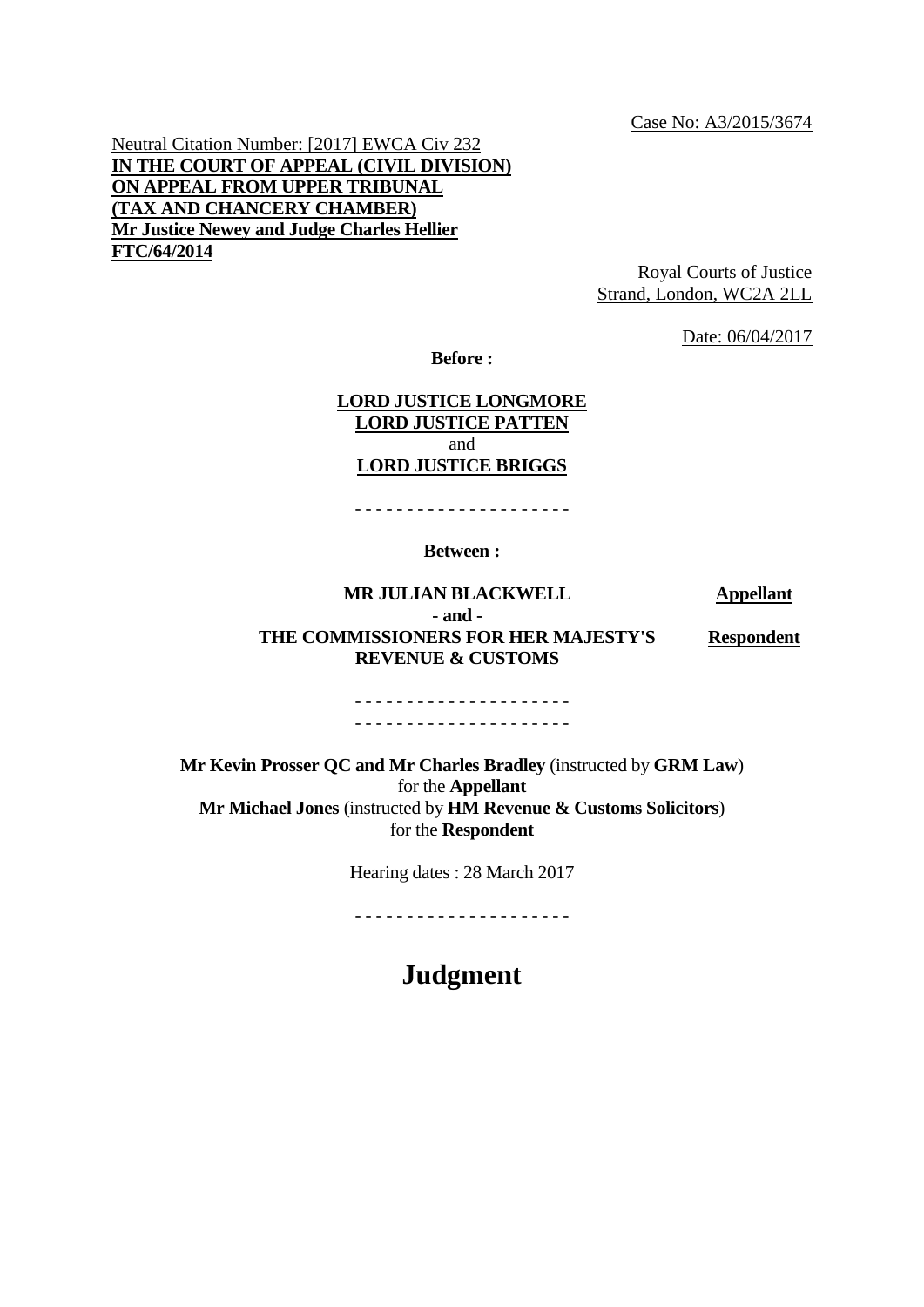## **Lord Justice Briggs :**

### **Introduction**

- 1. The single question raised by this appeal is whether a taxpayer may, in computing the gain accruing to him on the disposal of shares, bring into account by way of deduction expenditure incurred by him in buying his release from a personal contractual obligation to a third party restrictive of his ability to vote or sell those shares.
- 2. The question arises on entirely uncontentious facts, and turns on the interpretation and application to those facts of s.38 of the Taxation of Capital Gains Act 1992, headed "Acquisition and Disposal Costs etc." which provides, so far as is relevant, as follows:
	- "(1) Except as otherwise expressly provided, the sums allowable as a deduction from the consideration in the computation of the gain accruing to a person on the disposal of an asset shall be restricted to –
		- (a) The amount or value of the consideration, in money or money's worth, given by him or on his behalf wholly and exclusively for the acquisition of the asset, together with the incidental costs to him of the acquisition or, if the asset was not acquired by him any expenditure wholly and exclusively incurred by him in providing the asset,
		- (b) The amount of any expenditure wholly and exclusively incurred on the asset by him or on his behalf for the purpose of enhancing the value of the asset, being expenditure reflected in the state or nature of the asset at the time of the disposal, and any expenditure wholly and exclusively incurred by him in establishing, preserving or defending his title to, or to a right over, the asset,
		- (c) The incidental costs to him of making the disposal.
	- $(2)$  …"
- 3. In 2006 the Appellant Mr Julian Blackwell paid £17.5 million to be released from certain obligations he had undertaken in 2003 in relation to his shares in Blackwell Publishing (Holdings) Limited ("BP Holdings"). Shortly thereafter he disposed of those shares for a little over £100 million. He sought to deduct the £17.5 million under s.38(1)(b) in computing his capital gain on the disposal of the shares. HMRC refused to allow the deduction. Mr Blackwell appealed successfully to the First-tier Tribunal (Judge Richard Barlow and Mr Duncan McBride), but HMRC's appeal was allowed by the Upper Tribunal (Mr Justice Newey and Judge Charles Hellier) by a decision released on 13 August 2015 [2015] UKUT 0418 (TCC).
- 4. I can take the material facts from the concise recitation of them by the Upper Tribunal as follows: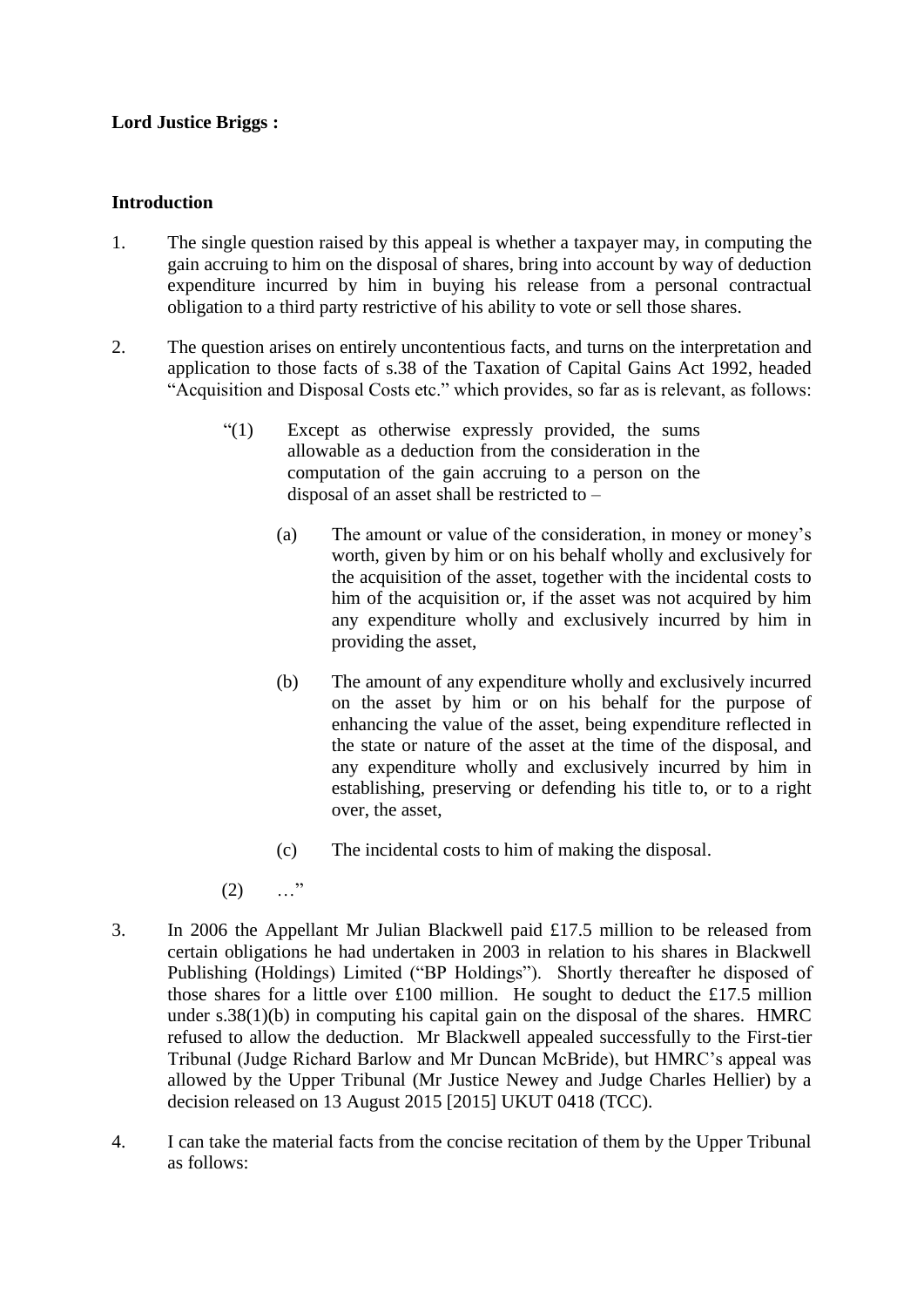"4. Mr Blackwell held class A (and other) shares in BP Holdings such as would enable him to veto a special resolution, including one to approve or facilitate a takeover of the company. In 2003, following an unsuccessful takeover attempt by Taylor & Francis Group plc ("Taylor & Francis"), Mr Blackwell entered into an agreement ("the 2003 agreement") with Taylor & Francis to do and not to do certain things connected with his A shares in return for £1 million.

5. In 2006 John Wiley & Sons Inc ("Wiley") made an offer for BP Holdings for a much higher sum than Taylor & Francis had offered in 2003.

6. Mr Blackwell wished to accept Wiley's offer, but he was advised by his solicitors that the only way to avoid the risk of litigation was not to take any step in respect of the offer.

7. Taylor & Francis offered to release Mr Blackwell from the 2003 agreement if he paid them £25 million.

8. Mr Blackwell decided that it was necessary to make that payment in order to allow the Wiley deal to go through. He believed that the payment would enable the Wiley bid to be accepted.

9. On 17 November 2006 Mr Blackwell entered into a new agreement ("the 2006 agreement") with Taylor & Francis whereby he was released from his undertakings under the 2003 agreement. In return he paid Taylor & Francis £25 million of which Wiley provided £7.5 million and he provided £17.5 million. The deduction was sought for the £17.5 million.

10. The FTT found that Mr Blackwell held a rational and well founded belief that the 2003 agreement amounted to an impediment to his acting freely to vote his shares as he would have wished when the Wiley bid came to his attention: the threat of litigation, whether in the form of an attempt to obtain an injunction or otherwise, could well have had a detrimental effect on the prospect of a successful acceptance of the take over or at least have delayed it. The FTT considered that it was easy to see that the price of the shares could have been affected or even that the deal could have failed altogether."

- 5. Two things are worth noting about the 2003 agreement. The first is that it is common ground between the parties to this appeal that it conferred no proprietary rights or interest in the shares upon Taylor & Francis. Specific performance of Mr Blackwell's undertakings was largely (but not entirely) excluded. Those undertakings were therefore purely personal obligations owed by him to Taylor & Francis in contract.
- 6. The second point is that, nonetheless, the £1 million which Mr Blackwell received from Taylor & Francis pursuant to the 2003 agreement was treated by HMRC as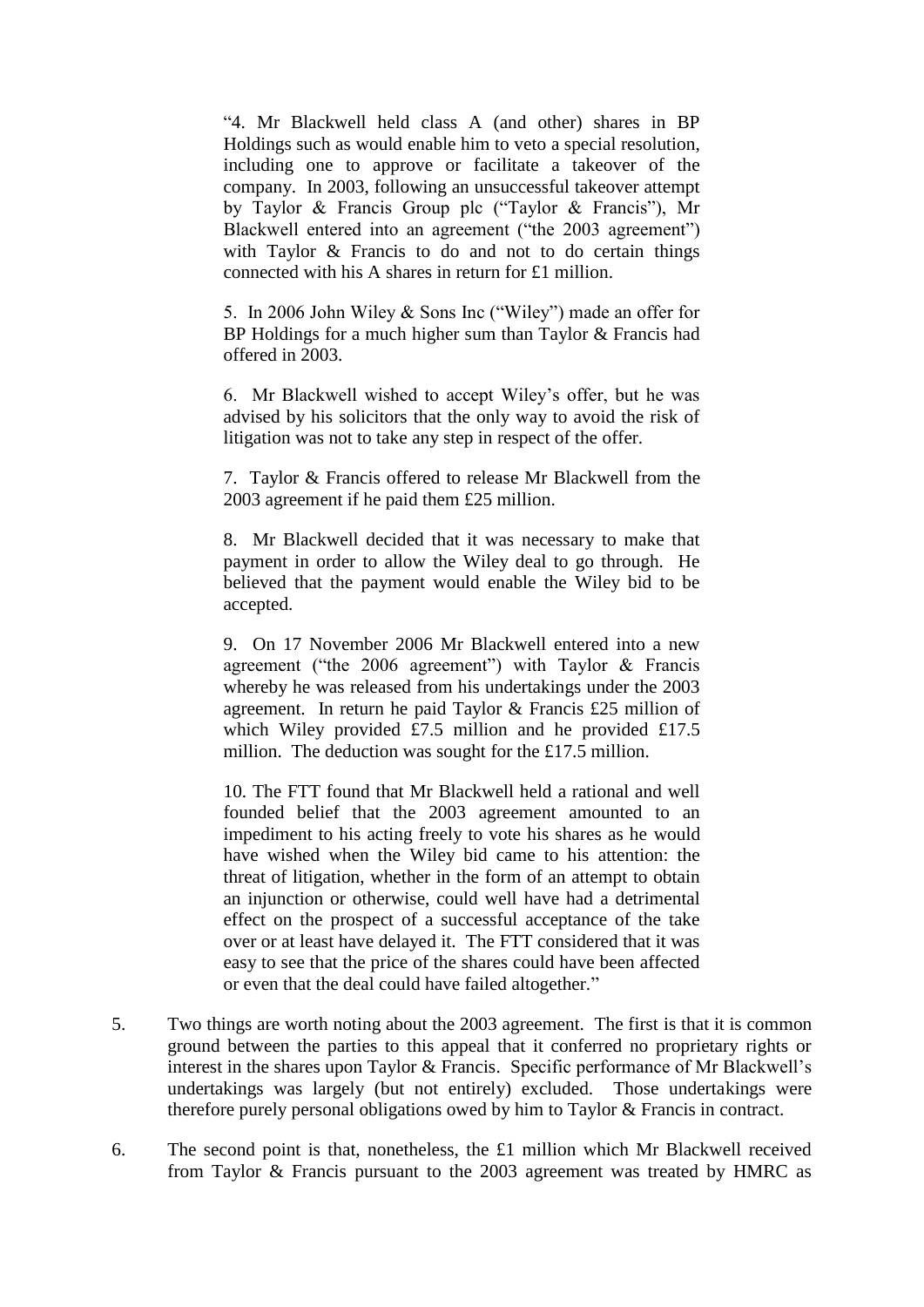consideration received by him for a part-disposal of his shares, for the purposes of s.21 and s.22 of the Act. It may therefore add some poignancy to Mr Blackwell's sense of having been hard done by, and some substance to the submissions of Mr Prosser QC who appeared for Mr Blackwell on this appeal, that Mr Blackwell has been taxed in relation to a gain made upon making the 2003 agreement but is, thus far, unable to obtain a deduction for the much larger cost of un-making it, against the even larger gain made on his subsequent disposal of the shares under the scheme of arrangement which gave effect to the takeover by Wiley.

- 7. Looking more closely at s.38(1)(b), it is (now at least) common ground that Mr Blackwell paid the £17.5 million for the purpose of enhancing the value of the shares in his hands. But the Upper Tribunal held (and HMRC submit on this appeal) that the £17.5 million was not expenditure incurred "on" the shares, nor expenditure reflected in the "state or nature" of the shares at the time of the disposal pursuant to the takeover bid by Wiley. Nor was it expenditure incurred by Mr Blackwell in "establishing, preserving, or defending his title to, or to a right over", the shares.
- 8. The parties recognise that s.38(1)(b) really falls into two limbs, the first requiring both expenditure "on" the asset and expenditure which is reflected in the state or nature of the asset at the time of its disposal, and the second limb being a freestanding alternative, namely expenditure incurred in establishing, preserving or defending title to, or to a right over, the asset. The Upper Tribunal and the parties have treated those limbs separately in their determination and in counsels' submissions, and I shall do the same. But the fact that they constitute alternative means of establishing the condition for deduction imposed by s.38(1)(b) means that a reliable interpretation of s.38 requires both to be kept in mind together, rather than viewed in entirely selfcontained compartments.
- 9. It needs also to be borne in mind that s.38 applies for the purpose of computing both gains and losses on the disposal of assets, and that "assets" are defined in the widest terms by s.21 as extending to all forms of property, including incorporeal property generally, but also chattels, such as works of art. It is of course common ground that shares are a form of incorporeal or intangible property, properly to be regarded as a bundle of rights, including rights to vote, rights to share in distributions by way of dividend or upon winding up and, because shares are a form of property, carrying with them rights to sell, lend or otherwise deal with them, subject to restrictions (if any) in the Articles of Association of the company concerned. The personal inhibitions which Mr Blackwell undertook in the 2003 agreement affected both his voting rights and his right to sell the shares.

#### **Limb 1**

10. Mr Prosser QC, assisted by Mr Charles Bradley, began his submissions by reminding us that, generally speaking, the capital gains tax legislation, and concepts, phrases and words used in it, are to be given a broad commercial interpretation, and that commercial common sense should prevail if a narrow juristic, mathematical or technical interpretation would conflict with it. This guidance is of course deeply enshrined with what has come to be known as the *Ramsay* principle, first propounded by Lord Wilberforce in *W T Ramsay Limited v Inland Revenue Commissioners* [1982] AC 300, page 326: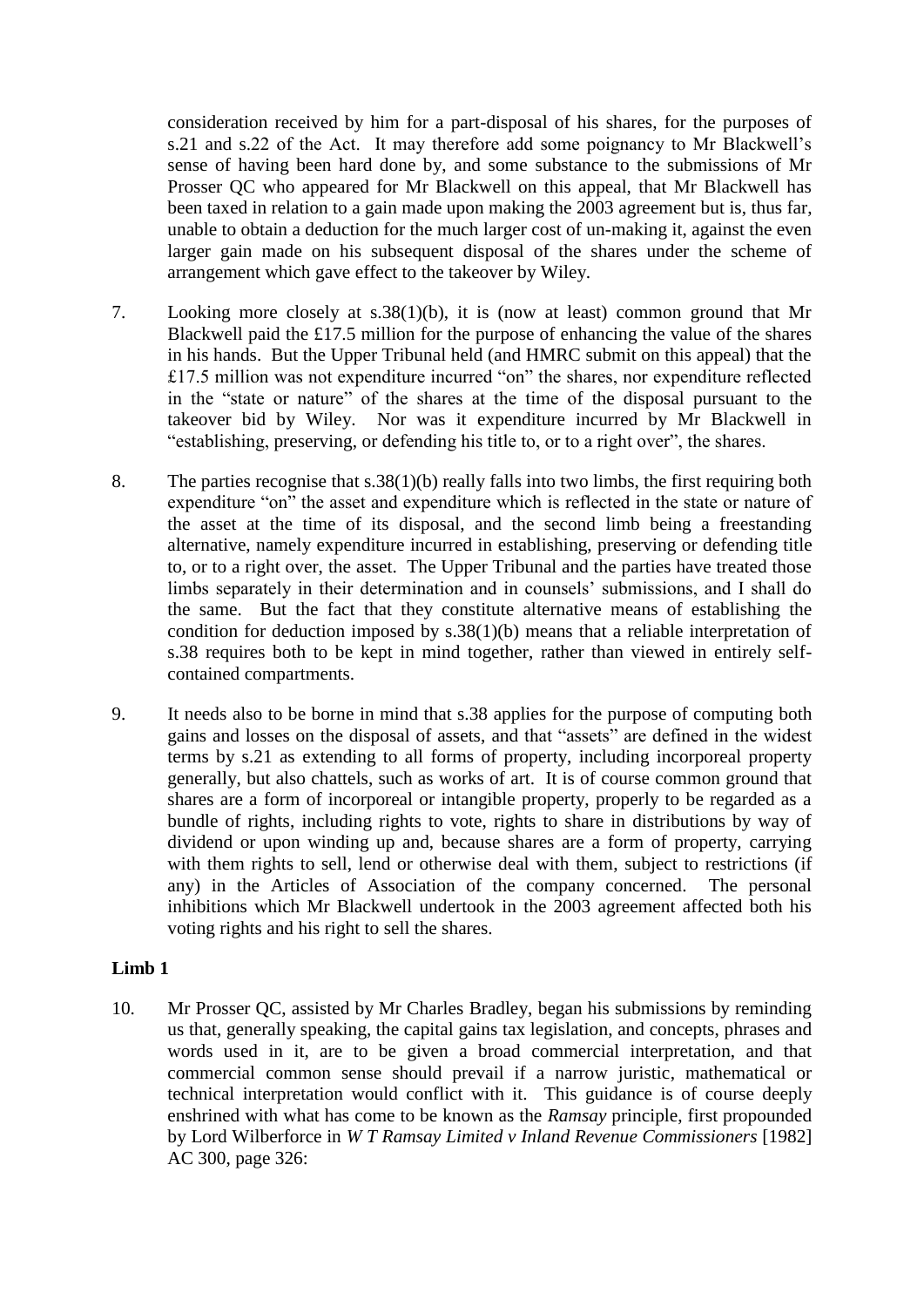"The capital gains tax was created to operate in the real world, not that of make-belief. As I said in *Aberdeen Construction Group Limited. v Inland Revenue Commissioners* [1978] A.C. 885, it is a tax on gains (or I might have added gains less losses), it is not a tax on arithmetical differences. To say that a loss (or gain) which appears to arise at one stage in an indivisible process, and which is intended to be and is cancelled out by a later stage, so that at the end of what was bought as, and planned as, a single continuous operation, there is not such a loss (or gain) as the legislation is dealing with, is in my opinion well and indeed essentially with the judicial function."

- 11. As Lord Wilberforce acknowledges, this businesslike approach to capital gains tax had already been laid down by him three years earlier in *Aberdeen Construction Group Limited. v Commissioners of Inland Revenue* [1978] AC 885, a Scottish appeal which, in the Court of Session, had included an issue as to the construction of what is now s.38(1)(b), although the point was not pursued in the House of Lords.
- 12. For this general proposition about commercial interpretation, Mr Prosser referred us also to *MacNiven v Westmoreland Investments Limited* [2003] 1 AC 311 where, at paragraph 32, Lord Hoffmann emphasised the contrast being made by Lord Wilberforce (in the *Ramsay* case):

"Between juristic or arithmetical realities on one hand and commercial realities on the other."

- 13. Applying that general principle to the construction of s.38, Mr Prosser submitted that, wherever expenditure for the purpose of enhancing the value of an asset could be shown to be reflected in the "state or nature" of the asset at the time of the disposal, then it must have been expenditure "on" the asset. Although Mr Michael Jones for HMRC did not accept that, I am prepared to assume for present purposes that Mr Prosser is right, so that the real, single, issue arising under Limb 1 is whether Mr Blackwell's payment of £17.5 million for the discharge of the 2003 agreement was "reflected in the state or nature of the asset at the time of the disposal".
- 14. In addressing this question, Mr Prosser submitted that a commercial or businesslike approach required the court to identify the state or nature of the asset (here shares) as identified by all the rights, obligations and limitations affecting what Mr Blackwell could do with them, regardless whether those rights and inhibitions would benefit or affect a purchaser of the shares from him at the time of the disposition. Thus he submitted, prior to the discharge of the 2003 agreement, Mr Blackwell's bundle of rights and obligations in relation to the shares included, or were confined by, the terms of the 2003 agreement, even though it was a separate contract between Mr Blackwell and Taylor & Francis, the terms of which would have had no effect upon any purchaser of the shares, either before or after the 2003 agreement was discharged. If that was the "state or nature" of the asset constituted by the shares, then his payment for the release of the 2003 agreement was plainly reflected in the state and nature of the asset at the time of the disposal to Wiley.
- 15. I accept the logic of Mr Prosser's analysis, but only if he is correct in his submission that the "state or nature" of an intangible asset constituted by shares in a limited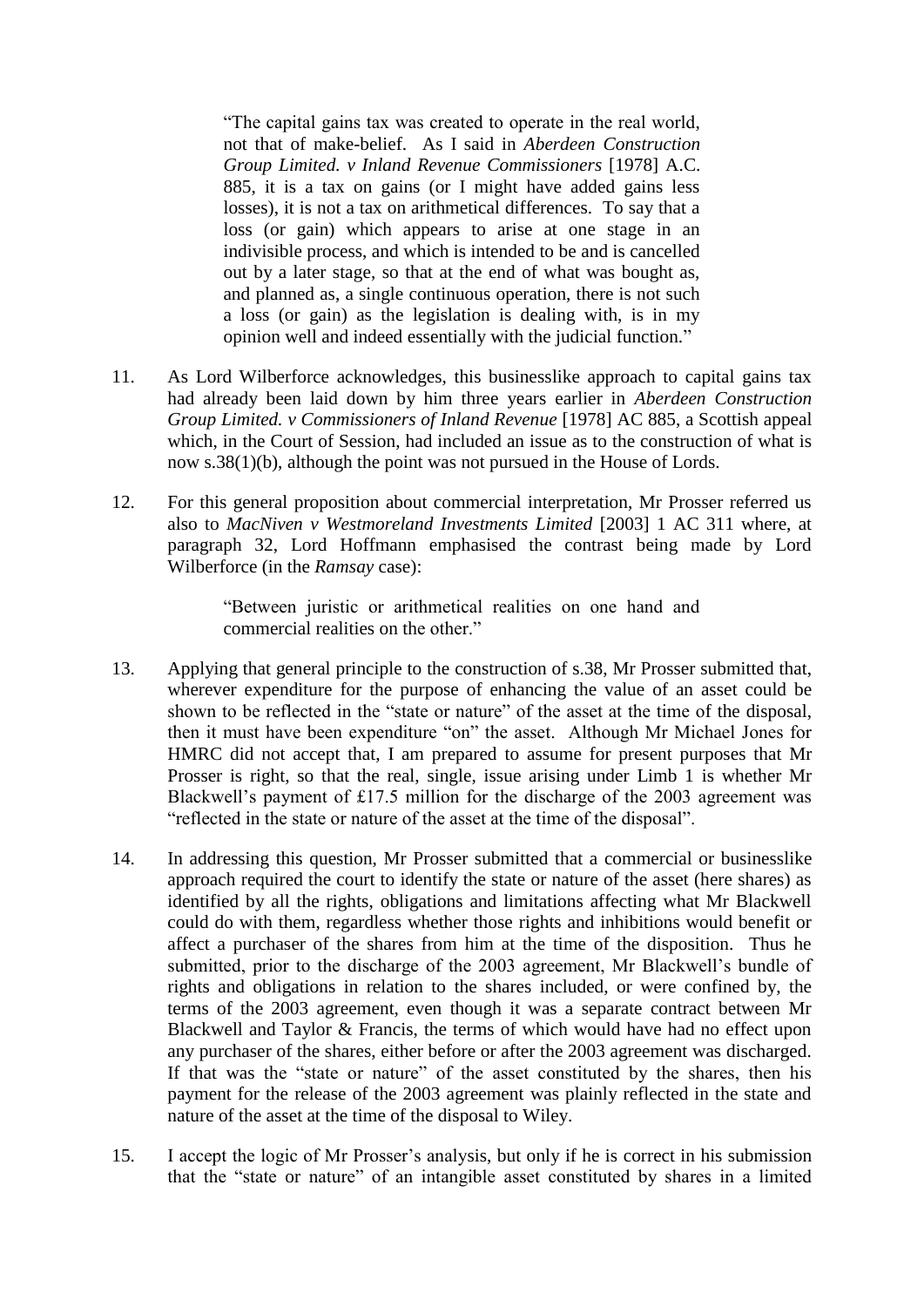company is properly to be identified by reference to a process which includes having regard to purely personal obligations about what the shareholder may do with the shares (or the rights attaching to them) undertaken in a contract with a third party which is neither the company, nor any other shareholder in the company, and on terms which are not to be found in the company's Articles of Association or any relevant shareholders agreement, and which do not confer any proprietary right or interest upon that third party in relation to the shares.

- 16. On that critical issue Mr Prosser took us to a number of authorities, all of which he submitted pointed away from an identification of the state or nature of an asset constituted by shares by reference only to the rights and obligations which, being attached to the shares, would affect anyone into whose hands those shares came. I did not find these authorities to offer binding or even persuasive support for Mr Prosser's central submission.
- 17. In *Schofield v Revenue and Customs Commissioners* [2012] STC 2019 [2012] EWCA Civ 927 the taxpayer sought to have dealt with separately for capital gains tax purposes four inter-related options and cross-options between himself and a bank which, because they were preordained and self-cancelling for all purposes other than tax, fell foul of the *Ramsay* principle, so that they created no separate gains or losses. Mr Prosser submitted that the Court of Appeal's analysis was, from start to finish, entirely focussed upon the overall effect of these various options in the taxpayer's hands. I am not persuaded that this was so. As far as I can ascertain, the transactions were equally preordained and self-cancelling if viewed from the perspective of the bank. In any event, the decision is a conventional application of the *Ramsay* principle, in which, once the transactions were viewed as a preordained series, rather than entirely separately, their self-cancelling nature displaced any attempt to treat them separately for tax purposes.
- 18. In *Inland Revenue Commissioners v John Lewis Properties PLC* [2002] 1WLR 35, the taxpayer assigned for five years its right to a rental stream from a number of properties to a bank in exchange for a lump sum. Lightman J held that the lump sum was a capital payment received on a part disposal of the properties within the meaning of s.21, because the right to the rental stream disposed of amounted to an interest in those properties in the hands of the bank: see paragraph 49. He added, obiter, that even if the assignment did not confer upon the bank an interest in the properties, the lump sum was nonetheless derived from a part disposal of them, because "the disposal reduced the value of the properties in the "hands of the [the taxpayer], looking at the business reality of the matter in the light of the *Aberdeen* case.
- 19. Again, this did not seem to me to support Mr Prosser's submission. Although of course the value of the shares in Mr Blackwell's hands was enhanced by the payment of £17.5 million for the discharge of the 2003 agreement, the question whether this affected the state or nature of the shares does not depend upon whether or not the expenditure affected their value. That might have been decisive in relation to the provisions about part disposal in s.21 and s.22, but a number of decisions, including the *Aberdeen* case itself in the Court of Session, show that it is not decisive for the purposes of s.38.
- 20. *O'Brien v Benson's Hosiery (Holdings) Limited* [1980] AC 562 was a case about the payment of £50,000 to a corporate taxpayer for the release of a service agreement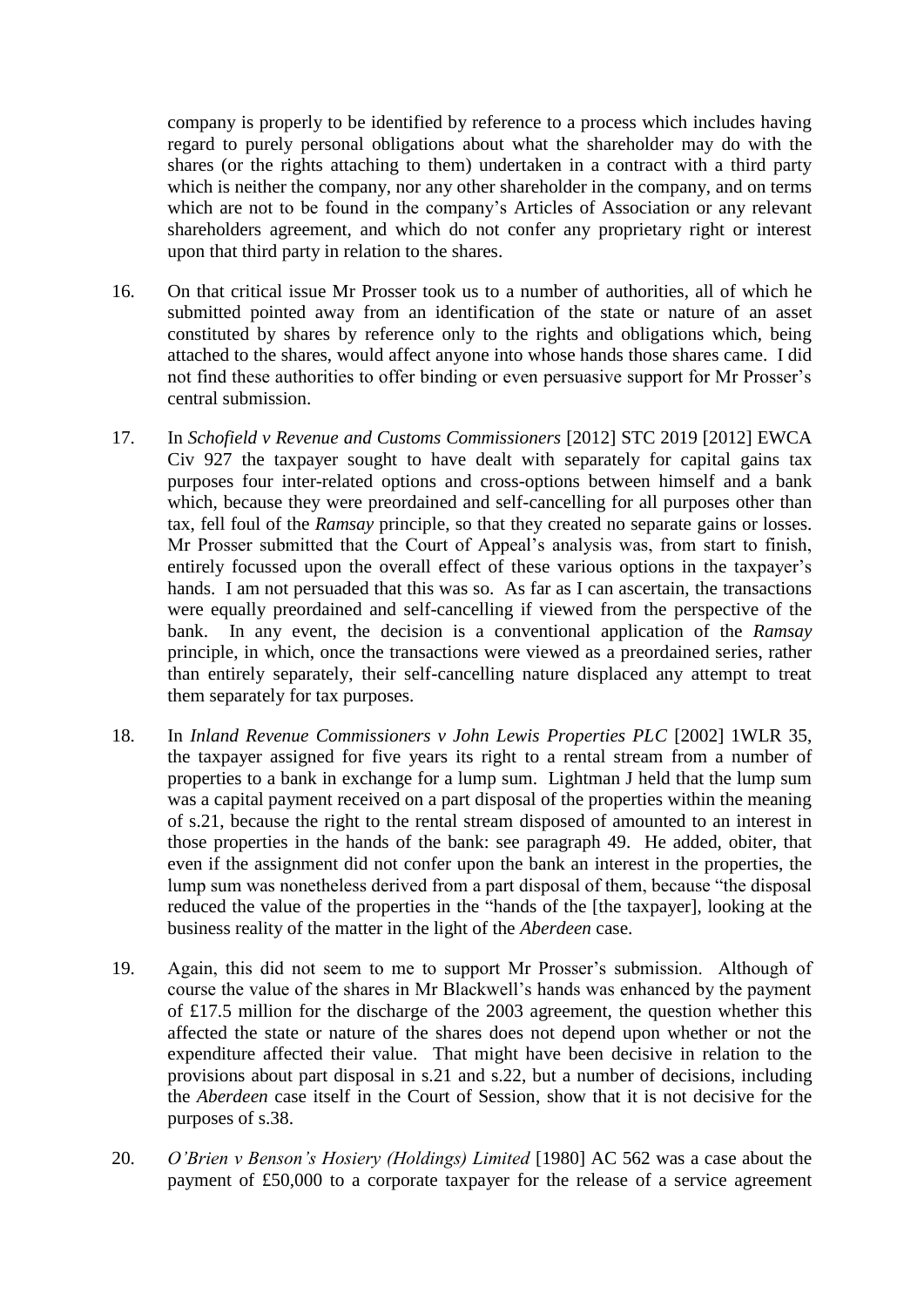with one of its directors. The House of Lords held that, although entirely nonassignable, the service agreement was nonetheless an asset, capable of being disposed of for a chargeable gain, even if the company's rights under it could not be assigned. But that was not a case about the meaning of the phrase "state or nature of the asset" in s.38(1)(b), still less a case about the "state or nature" of an asset constituted by shares, which are a form of property generally capable of being assigned. Again therefore, I consider that it provides no significant support to Mr Prosser's submissions.

- 21. In my judgment Mr Prosser's central submission under Limb 1 is wrong. I consider that the "state or nature" of Mr Blackwell's shares is to be identified for the purposes of s.38(1)(b) by reference to the rights and obligations which those shares conferred or imposed upon a shareholder pursuant to the Articles of Association of BP Holdings, and that the state or nature of the asset was unaffected by the making, or subsequent discharge of the 2003 agreement, because it was a purely personal agreement between Mr Blackwell and a third party. It imposed inhibitions upon his exercise of his rights as a shareholder in BP Holdings, as a matter of bargain between him and Taylor & Francis, but the nature and state of the asset constituted by the shares remained the same throughout. My reasons follow.
- 22. While I accept that the capital gains tax legislation, and words, phrases and concepts used in it, including those in s.38, are generally to be interpreted on a basis consistent with business common sense, it by no means follows that there will in any particular instance be a conflict between business common sense and a careful juristic analysis of particular provisions. Even if there is, the clear language of statutory provisions by which gains are to be computed, and deductions allowed, may nonetheless prevail, even where the outcome might appear to be one which a businessman might find surprising.
- 23. The *Aberdeen* case, as analysed in the Court of Session, is a case in point. The taxpayer wished to sell its shareholding in its wholly owned subsidiary, which was indebted to it in the sum of £500,000. It agreed to sell the shares to a third party buyer for £250,000, on terms that it waived that debt. Corporation tax was assessed on the basis that the whole of the £250,000 had been received for the disposal of the shares. One of the ways in which the taxpayer sought to mitigate the severity of that analysis was by claiming that the waiver of the debt was expenditure "on" its shareholding in its subsidiary within the meaning of what is now  $s.38(1)(b)$ , then paragraph 4(1)(b) of Schedule 6 to the Finance Act 1965. The submission made good business sense, because the waiver of the debt plainly increased the value of the shares being sold, and they might otherwise have been worthless.
- 24. In rejecting that submission, the Lord President (Emslie) said this, at (1978) 52 Tax Cases 281, 290:

"To describe the making of the loans, or their waiver, as expenditure within the meaning of para  $4(1)(b)$  of Sch6 is however, quite unacceptable. The making of the loan created rights and obligations and the waiver constituted an abandonment of the rights but in neither case was there the kind of expenditure with which para  $4(1)(b)$  is concerned. In any event, by no reasonable stretch of the imagination is it possible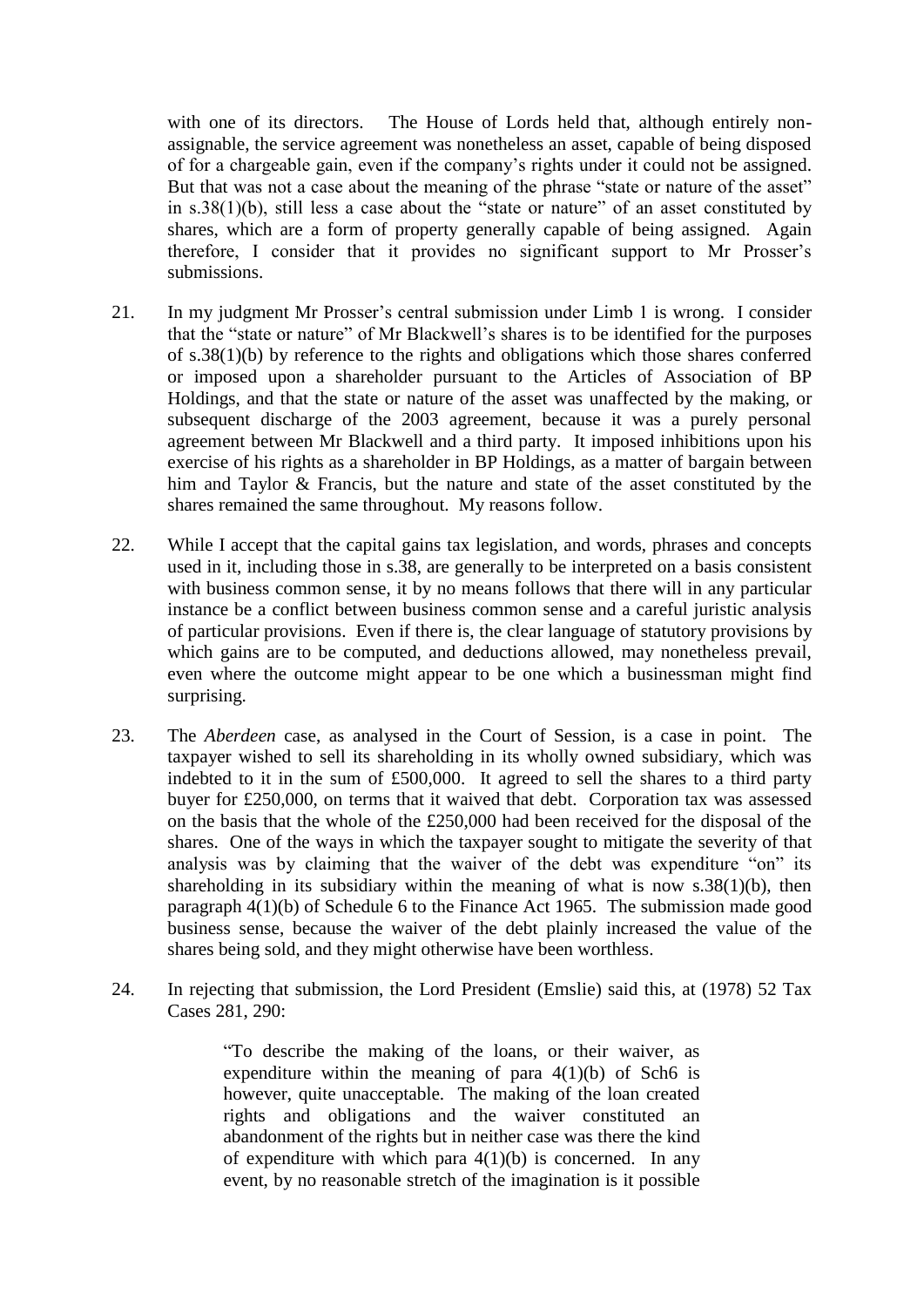to classify the making of the loans or their waiver as expenditure wholly and exclusively incurred "on" the shares and I find it impossible to say that either were reflected in the state or nature of the shares which were sold. The waiver of the loans may well have enhanced their value but what para 4(1)(b) is looking for is, as the result of the relevant expenditure, an identifiable change for the better in the state or nature of the asset, and this must be a change distinct from the enhancement of value."

- 25. Another example of a case in which what may be described as the juridical nuts and bolts of s.38 produced a result which a businessman might find surprising is *Garner v Pounds Shipowners and Shipbreakers Limited* [2000] 1 WLR 1107. The taxpayer company granted an option to purchase land for just under £400,000. Under the option the company agreed to use its best endeavours to secure releases from restrictive covenants and to obtain a lease dealing with other rights, and did so at a cost of £90,000. An attempt to claim the £90,000 as expenditure within the meaning of the predecessor to s.38(1)(b) (s.32(1)(b) of the Capital Gains Tax Act 1979) failed, because the disposal constituted by the grant of the option pre-dated that expenditure, so that it could not have been reflected in the state or nature of the asset at the time of the disposal: see per Lord Jauncey at page 1113 E to H. A businessman might well have expected expenditure undertaken pursuant to an obligation in the option itself to have been deductable, but it was not. That outcome is only slightly mitigated by the fact that, if the option had been exercised, the £90,000 might have been deductable against the much larger price then payable by the grantee, but it was never exercised.
- 26. Mr Jones drew our attention to *F D Fenston Will Trusts v HMRC* [2007] STC (SCD) 316, a case about the computation of losses incurred by taxpayer trustees upon the failure of a Delaware property development company in which they had acquired all the shares for a mere £661. Between their acquisition in 1983 and April 1987, the trustees had paid sums totalling £1.5 million odd as contributions to its paid-in surplus to be credited to the capital account of the estate, but no new shares were issued when those contributions were made although of course each contribution resulted in an increase in shareholder's equity shown in the accounts. The trustees sought to claim the £1.5 million as expenditure on the shares within the meaning of s.38(1)(b) so as to give rise to a loss which would have wiped out the whole of their chargeable gains for the relevant year of account. HMRC limited their loss to their original £661 acquisition cost, and disallowed the whole of the £1.5 million. A businessman would probably have thought that it would be irrational for the tax treatment of the £1.5 million to depend upon whether its contribution increased the value of the trustees' existing shares, or was made for the issue of further shares since, in either case, the trustees owned the whole of the company's share capital. The Special Commissioners, Sir Stephen Oliver QC and Nicholas Aleksander, nonetheless dismissed the trustees' appeal. At paragraph 23 they said:

"It is clear from the provision (*s.38*) that Parliament did not intend that all expenditure incurred for the purpose of enhancing the value of an asset should be deductible in computing capital gains. Only such expenditure as would be reflected in the 'state and nature of the asset at the time of the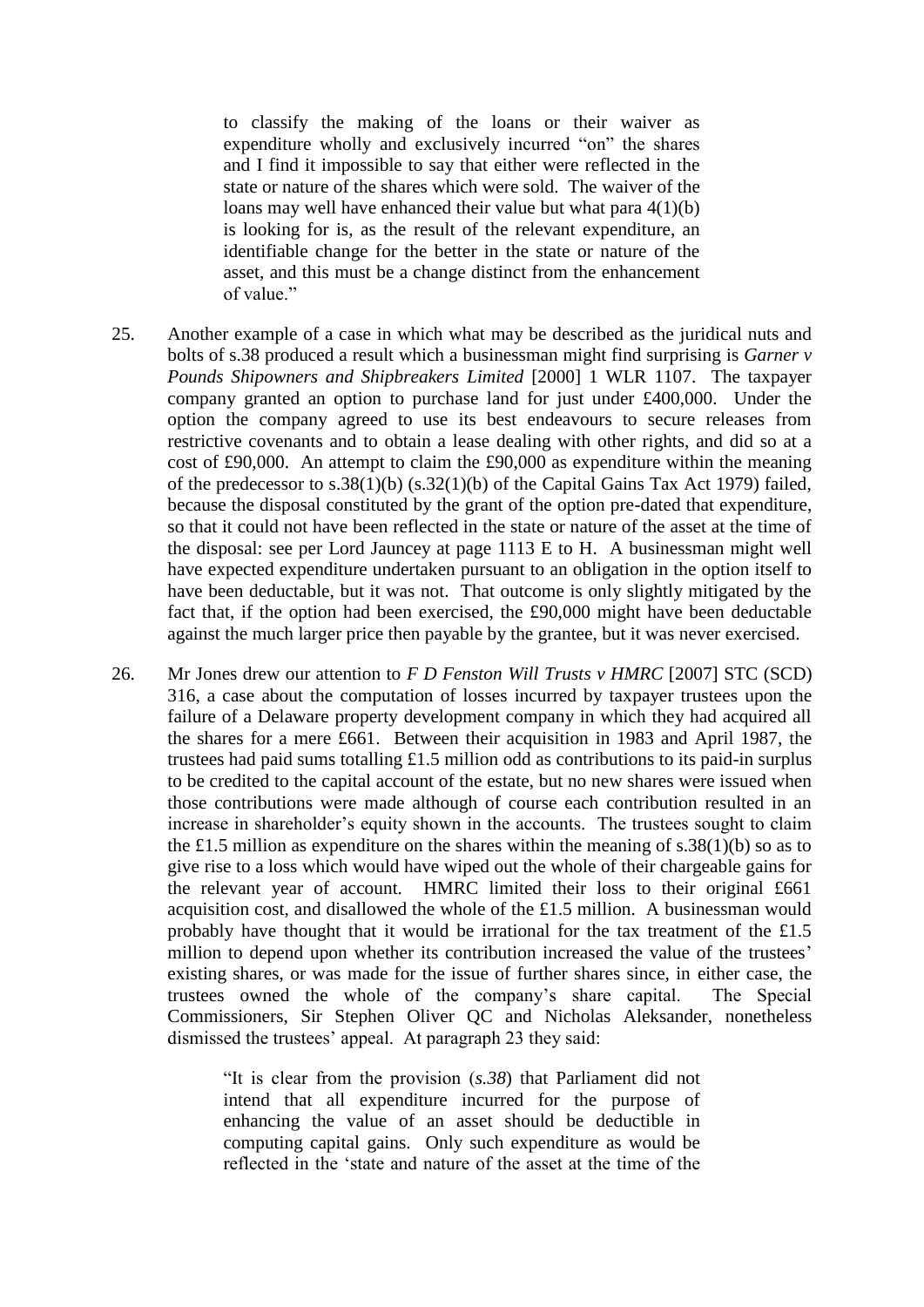disposal' was to be allowed. Further, 'state and nature' for these purposes must be something other than merely the value of the asset – otherwise this phrase would add nothing to the immediately preceding words. In this case the capital contributions did not result in any increase in the number of shares in issue, or result in any change in the rights or restrictions attaching to the shares. The only effect of the capital contributions was to increase the surplus of the company – which would increase the amount available for distribution to shareholders, and therefore presumably the value of the shares. We do not consider this sufficient for the expenditure on the capital contributions to be reflected in the state and nature of the shares, either at the time the expenditure was incurred or at any time subsequently."

- 27. Again, a businessman might well think it strange that the £1 million paid to Mr Blackwell for entering into the 2003 agreement constituted a part disposal of his shares, whereas the £17.5 million paid for his exit from the fetters imposed by that agreement could not be deducted upon his subsequent disposal of the shares in favour of Wiley. The lack of symmetry between the two may well be considered remarkable, but it derives from the very different language, on the one hand in s.21 and s.22 about part disposals and, on the other, in s.38 about allowable deductions. S.21 and s.22 are drafted in very wide all-embracing terms so as to capture a range of transactions which might not at first sight appear to amount to part disposals. By contrast s.38 is couched in cautiously restrictive terms, plainly designed to ensure that not all forms of expenditure which a businessman might think should be taken into account in identifying his chargeable gain are in fact permitted deductions.
- 28. Returning to the central issue under Limb 1, I do not regard it as at all un-commercial to apply a juristic analysis of the intangible asset constituted by shares in a company for the purpose of ascertaining its state or nature at any particular time. To draw a distinction between the rights and obligations conferred and imposed by the shares themselves, and personal undertakings by a shareholder to a third party which may restrict the exercise of those rights seems to me both businesslike and legally correct. No one would regard a personal contractual undertaking not, for example, to drive a classic car, or display a work of art in a public place, as affecting the state or nature of a chattel asset of that kind, even though a payment for the release of such restrictions might enhance the value of the asset in the hands of its owner.
- 29. For those reasons I would reject Mr Prosser's submissions under Limb 1.

# **Limb 2**

- 30. Both Mr Prosser and Mr Jones dealt with this alternative with commendable brevity. Mr Prosser submitted that the payment of £17.5 million for the release of 2003 agreement re-established Mr Blackwell's title to a right over the shares, within the meaning of s.38(1)(b) because, for as long as the 2003 agreement subsisted, he had deprived himself of relevant rights both to vote those shares and to sell them.
- 31. Mr Jones submitted that the payment for the release of the 2003 agreement had nothing to do with Mr Blackwell's title to the shares, or his title to rights over the